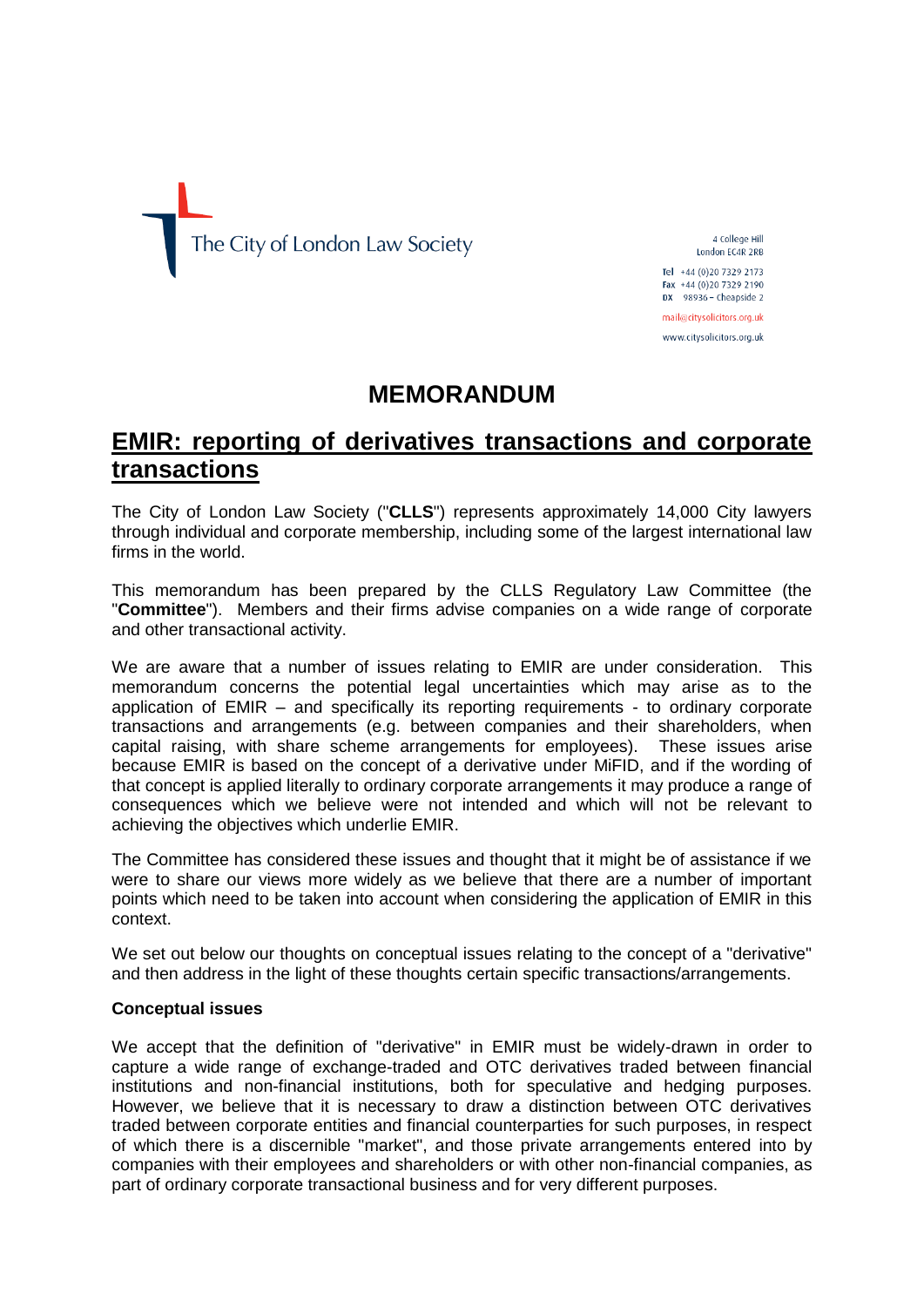For the purposes of EMIR, a derivative or derivative contract is defined as "a financial instrument as set out in points (4) to (10) of Section C of Annex 1 to Directive 2004/39/EC as implemented by Articles 38 and 39 of Regulation (EC) No 1287/2006" (MiFID).

It follows that for an instrument to be caught by EMIR it must be a "financial instrument" as defined in MiFID. There is no general definition of a "financial instrument" in MiFID.

A good starting point, we believe, in assessing whether or not a contract entered into by a non-financial counterparty is a derivative subject to the EMIR reporting obligation is to determine, in relation to that overall transaction, what its "**dominant characteristic**" is and whether it is even a financial instrument for the purposes of MiFID.

An example of such an approach was manifested in the Q&As published by the FCA's predecessor, the Financial Services Authority, in its Q&As on its domestic CFD disclosure regime. In answer to the question "how should underwriting obligations be treated under the new rules?", the FSA replied:

"A pre-condition for an instrument to be caught by the new regime is that is must be a 'financial instrument' as defined in the Markets in Financial Instruments Directive (MiFID).

We do not consider that 'conventional' underwriting or sub-underwriting contracts in relation to a primary markets rights issue would likely constitute a financial instrument under MiFID".

Although the FSA did not set out its reasoning expressly in this regard, we assume that this was less likely to be on the basis of a strict technical analysis of the instrument (i.e. whether or not there are conditional future obligations to take the shares under the underwriting/subunderwriting contract that might make it a CFD) but more on the basis that a legal agreement such as this, taken as a whole and in terms of its dominant characteristics, is essentially different from a financial instrument for the purposes of MiFID and that from a policy perspective it should be distinguished from CFDs caught by the disclosure regime.

We believe that the FSA's answer – although given in a specific context - evidences the type of 'holistic' assessment that supervisors will, in all likelihood, have to take in determining the perimeter of the EMIR reporting obligation as it applies to non-financial counterparties. That is assuming that there is a policy desire to avoid a large number of common commercial transactions becoming reportable based on a narrow, technical analysis (in accordance with Annex 1, point (4) to (10) MiFID), as (i) few, if any, of these can have been in the contemplation of either the G20 in Pittsburgh or the European Commission or ESMA in the subsequent development of EMIR and its technical standards and (ii) the submission of data in respect of such transactions would not provide meaningful data to supervisors or transparency to the industry and indeed might serve to obscure the overall picture of the derivatives markets which trade reporting is supposed to provide.

We believe that a similar test, based on the characteristics of a transaction, could be applied to a variety of corporate agreements (see further comments below). It is true that there is no settled test as to what the dominant characteristics of a MiFID financial instrument are. Article 38 of Commission Regulation (EC) No. 1287/2006 sets out the characteristics of "other derivative financial instruments". The provisions of this article are limited to delineating those instruments which are and which are not within section C(7) and Section C(10) of MiFID, but are indicative of a distinction to be made between instruments which are financial instruments for the purposes of MiFID and those which are not.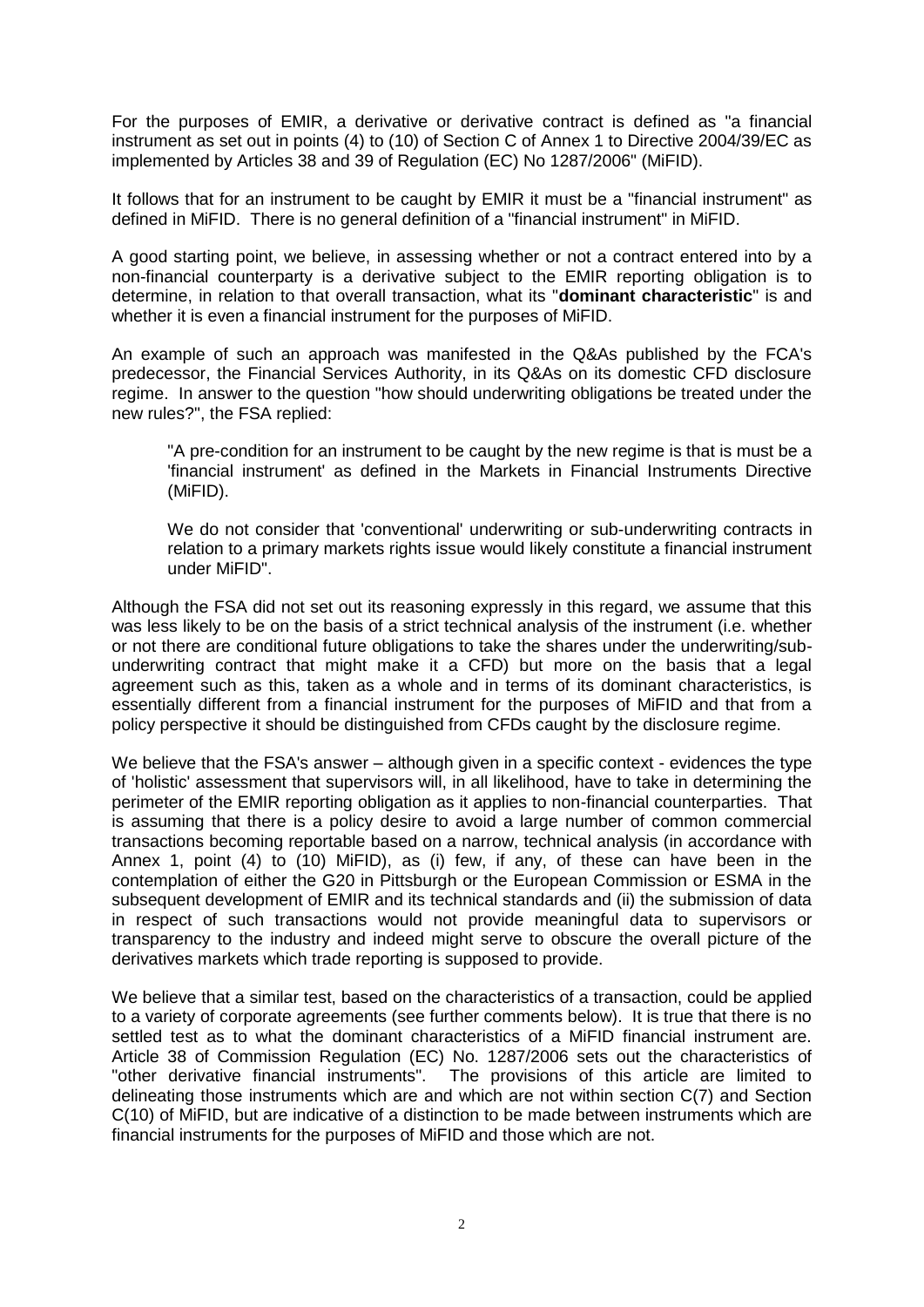We believe that such a "dominant characteristic" test should be applied to corporate transactions before conducting a technical analysis of whether a component of the transactions is or is not a derivative for the purposes of EMIR/MiFID.

We believe that such an approach is justified, as a matter of policy, by public pronouncements that have been made throughout the development of EMIR:

- The Communication from the Commission on 3 July 2009 (Ensuring efficient, safe and sound derivatives markets) described derivatives as "*financial contracts that trade and redistribute risks generated in the real economy, and are accordingly important tools for economic agents to transfer risk*". The Communication was accompanied by a Commission Staff Working Paper. Amongst other things, that paper made the following points:
	- By their nature, OTC markets are markets for professional investors and are thus not directly accessible to the general public;
	- As regards transparency, in the "mostly OTC market for derivatives, information available to market participants and supervisors is limited". "*More transparency to regulators, mainly on positions, might improve the resiliency of the financial system*......and might also improve *market efficiency* (in particular through price transparency)..."
- At the G20 Pittsburgh summit on 26 September 2009, the Leaders Statement called (amongst other things) for OTC derivatives to be reported to trade repositories and asked the FSB and its relevant members "to assess regularly implementation and whether it is sufficient to *improve transparency in the derivatives markets*, *mitigate systemic risk*, and protect against market abuse".
- EMIR Recital (41): "It is important that market participants report all details regarding derivative contracts they have entered into to trade repositories. As a result, *information on the risks inherent in derivatives markets* will be centrally stored and easily accessible, inter alia, to ESMA, the relevant competent authorities, the European Systemic Risk Board (ESRB) and the relevant central banks of the ESRB".
- EMIR Recital (43): "In order to allow for a comprehensive *overview of the market* and *for assessing systemic risk*, both CCP-cleared and non-CCP-cleared derivative contracts should be reported to trade repositories".
- In developing its RTS on the details and type of reporting to TRs, ESMA considered one of three key elements was the purpose and content of reporting. As regards the purpose of reporting, ESMA considered the G20 Pittsburgh declaration and the objectives of EMIR, *noting that transparency, protection against market abuse and systemic risk mitigation were central*.

Extrapolating from all of the above pronouncements we draw the following conclusions:

 The types of derivatives contracts to which the legislation is designed to apply involve the redistribution and transfer of risk from one party to another – none of the corporate transactions or arrangements identified below, notwithstanding elements of optionality or futurity, involve the transfer of risk from one party or the assumption of risk by the other, as contemplated by the Commission and they do not constitute risk management instruments. They can be distinguished from the hedging transactions that a non-financial counterparty will enter into, which will likely be with a financial counterparty, such as an investment bank, and which will involve some systemic risk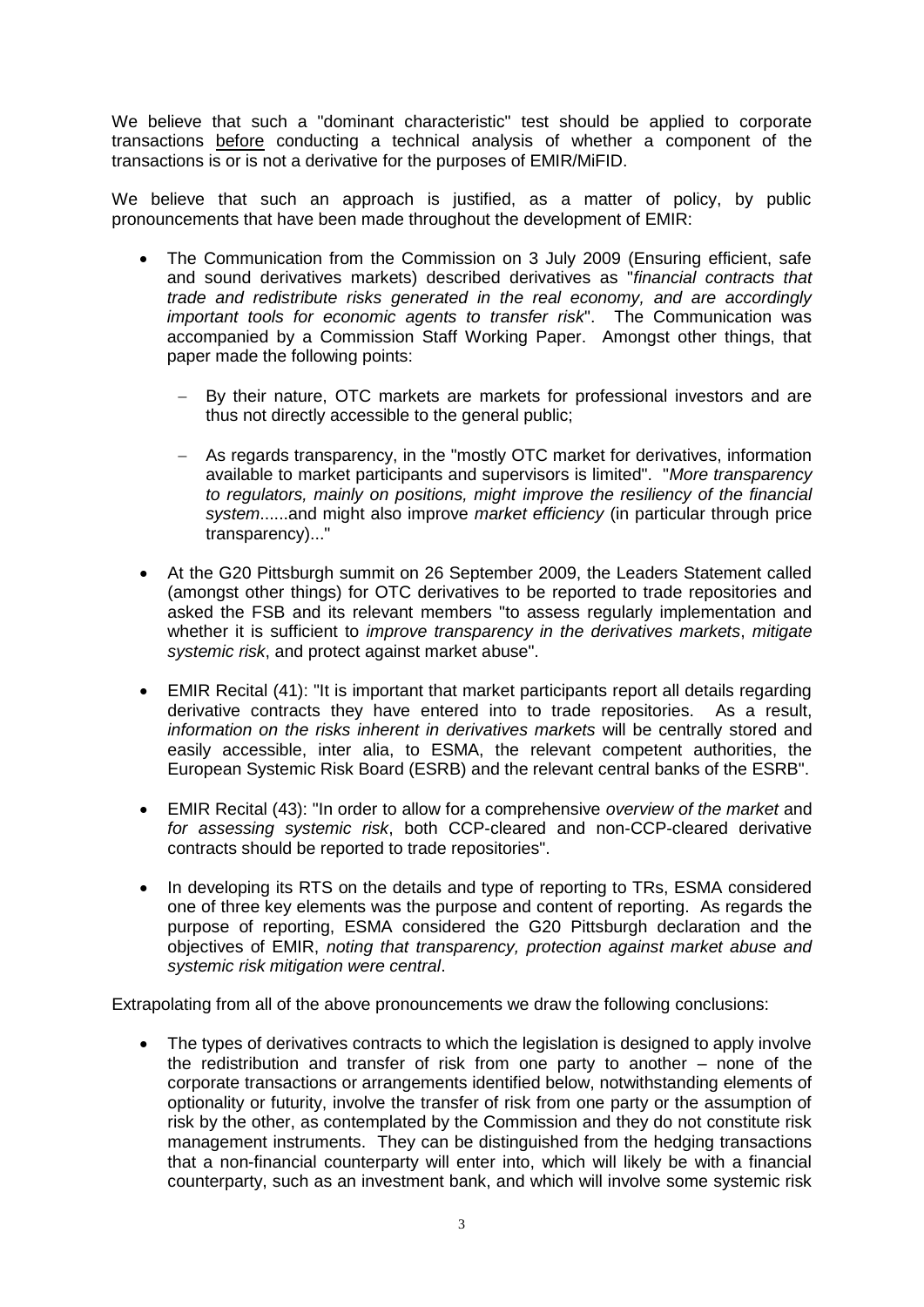(even if that is lower than in the case of non-hedging, speculative derivatives) and which are (and which, in accordance with the policy aims of EMIR) should be reportable as risk management instruments.

- It is often impossible to talk of a "market" when one looks at the majority of private corporate transactions (with companies operating off their own capital base): this is in contrast to the recognised OTC derivatives market which is made available by financial institutions to non-financial institutions in order to enable the latter to hedge (i.e. transfer) the risks to which their businesses are subject.
- In the absence of a "market" and without any real transfer of risk, it is difficult, if not impossible, to identify any systemic risk to which the financial markets or the economy generally might be subject resulting from such transactions and it is therefore difficult to see why they should be subject to the systemic risk mitigation provisions of EMIR. In accordance with recital (43) of EMIR one cannot see how information in relation to such corporate transactions, if submitted to TRs, would help in identifying the *risks inherent in the derivatives markets* or otherwise assist preserving financial stability or resiliency. On the contrary, such information, if it were provided, could well contribute to an inaccurate and misleading picture of those markets to ESMA, competent authorities, ESRB and central banks. We therefore do not see how the reporting of such corporate transactions is required to address the concerns regarding lack of transparency identified by the G20 or by the Commission in its Communication of 4 March 2009 (Driving European Recovery) or the Commission Staff Working Paper of 3 July 2009.
- It is simply impossible in almost all cases to disaggregate a "derivative" component from the overall corporate transaction of which it forms an integral part. It is simply not tradable in its own right and the rights attached to the "derivative" do not exist independently from the corporate transaction. There is therefore no financial instrument as such.
- Following on from that, we believe that it is the *substance* of the overall corporate transaction – in terms of its dominant characteristic and viewed holistically – which should be determinative of whether or not it is a financial instrument which is a derivative for the purposes of EMIR/MiFID. It should not be, taken by itself and in isolation, the *form* of an individual component which may have, for example, in terms of its mechanics an element of optionality or futurity about it.

### **Examples**

In the light of the above, we turn to some specific types of examples. In the circumstances we believe that it is very important that some clear and proportionate guidance is given to the NFC corporate sector so that unnecessary and counterproductive confusion is not created and the focus is correctly on those speculative and risk management instruments which *are* reportable.

#### **1. Non-transferable employee options (or any incentive containing a future element) granted by public or private companies.**

The dominant characteristic of such instruments is clearly very different from a MiFID financial instrument. While the mechanics of an employee share option are not dissimilar to those of a financial derivative instrument, the rationale behind their issue and the context in which they are issued are entirely different. An employee share option (whether over yet-to-be issued shares (in which case, in any event it would have the hallmarks of a warrant and not a derivative) or over already-issued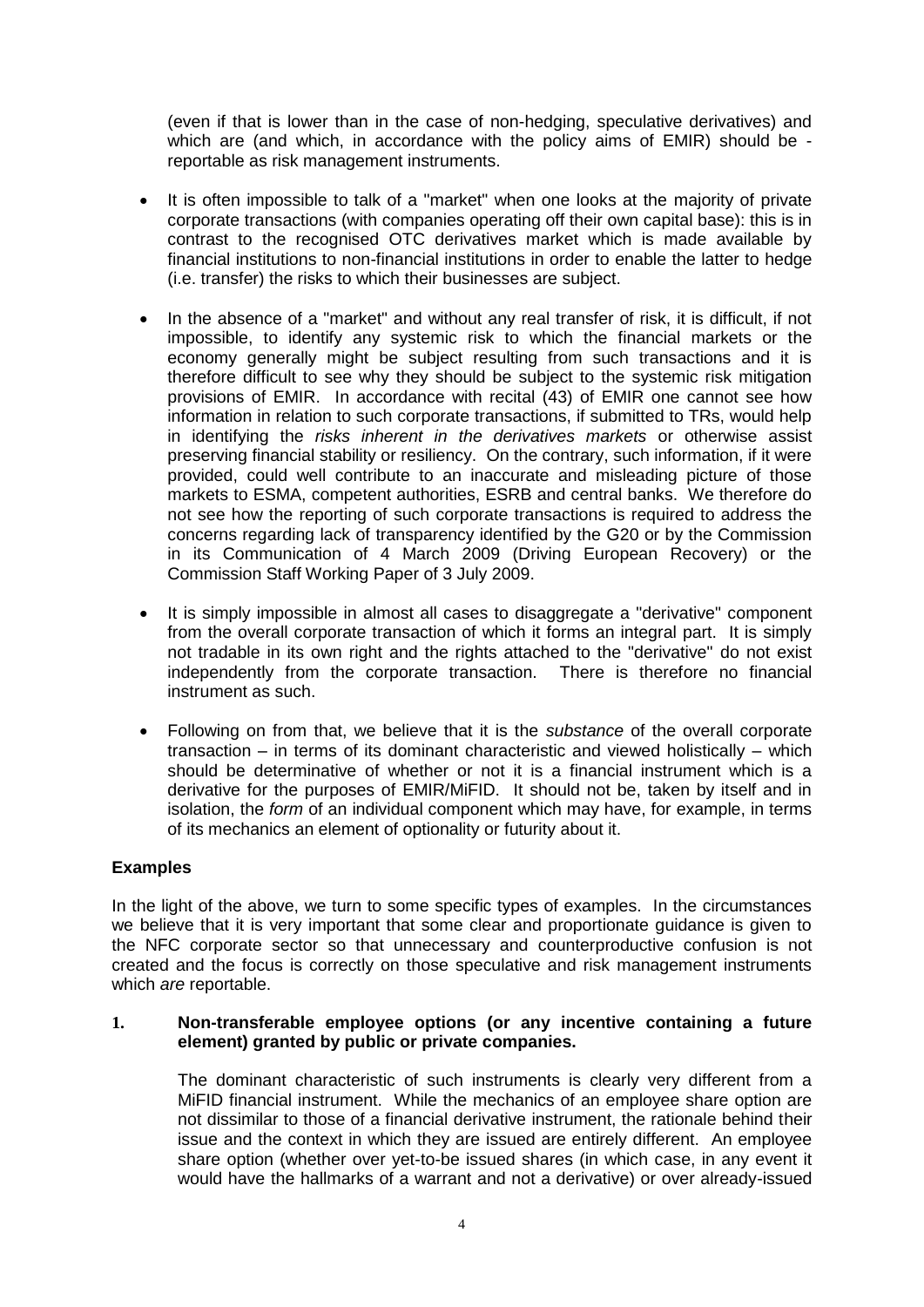shares) grants an employee the right to buy shares in the employee company at some point in the future. The company does not issue employee share options to hedge a risk; instead they issue such options as a form of remuneration to incentivise employees. There is no transfer or trading of risk; they are not used for the purposes of risk management, hedging or speculation. An employee share scheme is a private, closed scheme between the company and its employees. There is no derivatives "market" in the share options and the existence of such instruments does not give rise to systemic risk. The reporting of such instruments would not shed any light on the risks inherent in the derivatives markets; on the contrary, it would serve to obscure the true picture of those markets.

**2. Obligations contained in a private company's articles or in a shareholders' agreement to the effect that when an employee shareholder ceases to be employed, he must transfer his shareholding to other existing shareholders or to an employee trust – the other shareholders may be undertakings and may have an option to buy the shares in such circumstances.**

Following on from the previous point, in our view this type of arrangement does not constitute the granting of an "option" under MiFID and is therefore not reportable under EMIR. Such obligations and "options" represent a private, internal arrangement between a private company and its shareholders. The "option" which the other shareholders have (more properly, a right to be offered the securities) cannot be exercised in any circumstances other than when an employee shareholder is leaving employment and is forced by the articles or shareholders' agreement to sell. The right cannot therefore be disaggregated from the overall commercial arrangement and cannot be considered as a separate MiFID "financial instrument". There is no "OTC derivatives" market to speak of and the obligations are imposed in the interests of furthering and continuing the company's employee incentivisation arrangements, and not for the purposes of risk transference.

#### **3. (a) Convertible share/bond/notes or (b) warrants or options to acquire or to subscribe for such shares etc, issued in each case by a public company; and the secondary trading of such instruments.**

We understand that the view of the European Commission and the UK FCA is that anything which is itself a security but which embeds a "derivative" will clearly be a transferable security (but not a derivative within points (4) to (10) of Section C of Annex 1 of MiFID). CESR's view (for the purposes of determining whether an instrument is complex or non-complex for the purposes of the MiFID appropriateness requirements) was that convertible bonds (and reverse convertible bonds and exchangeable bonds) should be regarded as bonds (i.e. transferable securities) which embed in each case a derivative. We agree with this line of interpretation. It will be true of a warrant (embedding an option exercisable into shares of the company) or a convertible instrument (embedding an option exercisable into the underlying share, bond or note).

In any event, warrants are issued by companies for the purposes of raising equity capital (and not for any hedging, investment or speculative purposes). Similarly, convertible instruments are generally issued by a company as a means of financing (to be distinguished from commercial or treasury financing activity as referred to in Article 10(3) of EMIR and as expanded upon in Commission Delegated Regulation (EU) No. 149/2013). Companies do not issue such instruments for the purposes of hedging risks or speculative investment.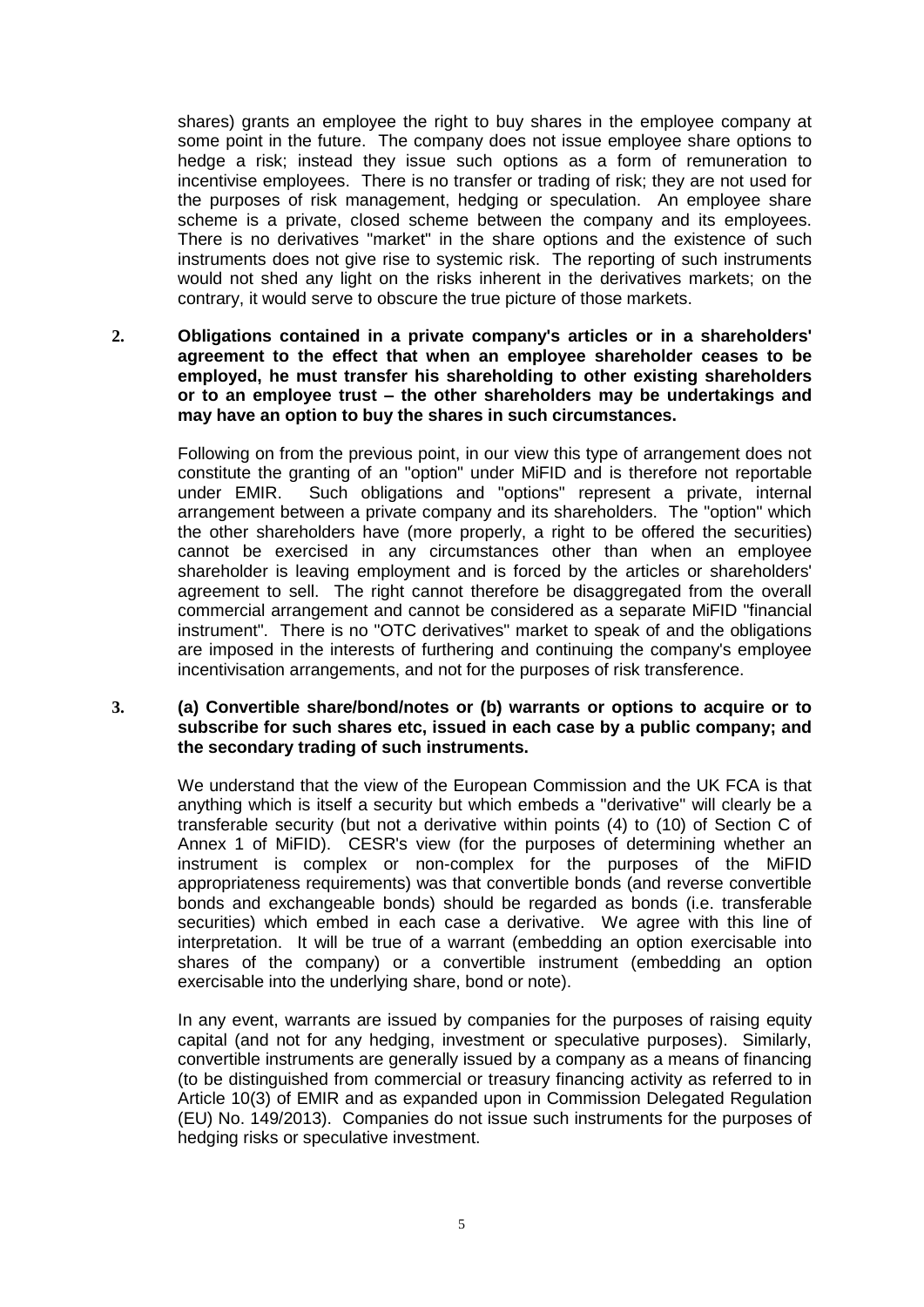While some warrants may be actively traded in some secondary markets, and have features which are not dissimilar to those of equity derivatives, generally speaking they tend to be private arrangements between the issuing company and the warrant purchasers.

Whatever their deemed complexity for other MiFID purposes, we do not believe that warrants and convertible securities are derivatives for the purposes of MiFID or EMIR. It should be clearly stated that they are not reportable for the purposes of EMIR.

#### **4. (a) Convertible share/bond/notes or (b) warrants or options to acquire such shares etc issued in each case by a private company, the secondary trading of which is limited because of their relative lack of transferability.**

Assuming that, as we believe, convertibles or warrants issued by a public company are not reportable under EMIR, there is no justification for submitting private companies to an EMIR reporting obligation in respect of any such instruments which they issue. In common with the previous point, such instruments the derivative element is embedded within a security. In contrast to the previous point, there is often little or no "secondary market" in such instruments.

Either such instruments would fall within the MiFID definition of "transferable securities" (on the basis that, even where they are not as a matter of fact traded on the capital markets, they are "capable of" being traded on such markets); or they would not be "transferable securities" at all (on the basis that they are not capable of being traded on the capital markets) and would not, therefore, be MiFID financial instruments at all. Either way, the securities will not be derivatives for the purposes of points (4) to (10) of Section C of Annex 1 of MiFID. The fact that such securities embed a derivative mechanic, in the form of an optionality, makes no difference.

**5. Non-transferable or illiquid warrants or options issued by a start-up EU company (or an existing Mittelsand company) or options granted by existing shareholders in conjunction with an investment by an EU individual (through his EU private investment company or a private equity limited partnership outside the EU).**

For the reasons given above a warrant is not a derivative for the purposes of MiFID and is not caught by EMIR. As regards options issued by the start-up company or granted by existing shareholders, these form a component part of the commercial arrangement by which the individual (through his EU private investment company) or a private equity limited partnership outside the EU makes an investment. The embedded "option" component is not tradable in its own right and is provided by way of an additional remunerative incentive to the investor. The "option" component is not entered into for the purposes of trading and transferring risk.

#### **6. Pre-emption rights granted to shareholders under a company's articles or in a shareholder agreement and/or an obligation on shareholders wishing to sell to offer to other existing shareholders first**

Pre-emption rights are granted to existing shareholders in a company and essentially give them a "right of first refusal" on the issue of new shares by the company. The articles or shareholders agreement may also contain an obligation on such a shareholder to the effect, in the event that he wishes to sell some or all of his existing shares, he must offer them first to other existing shareholders (and, to that extent, those other existing shareholders have a "pre-emption right" or "right of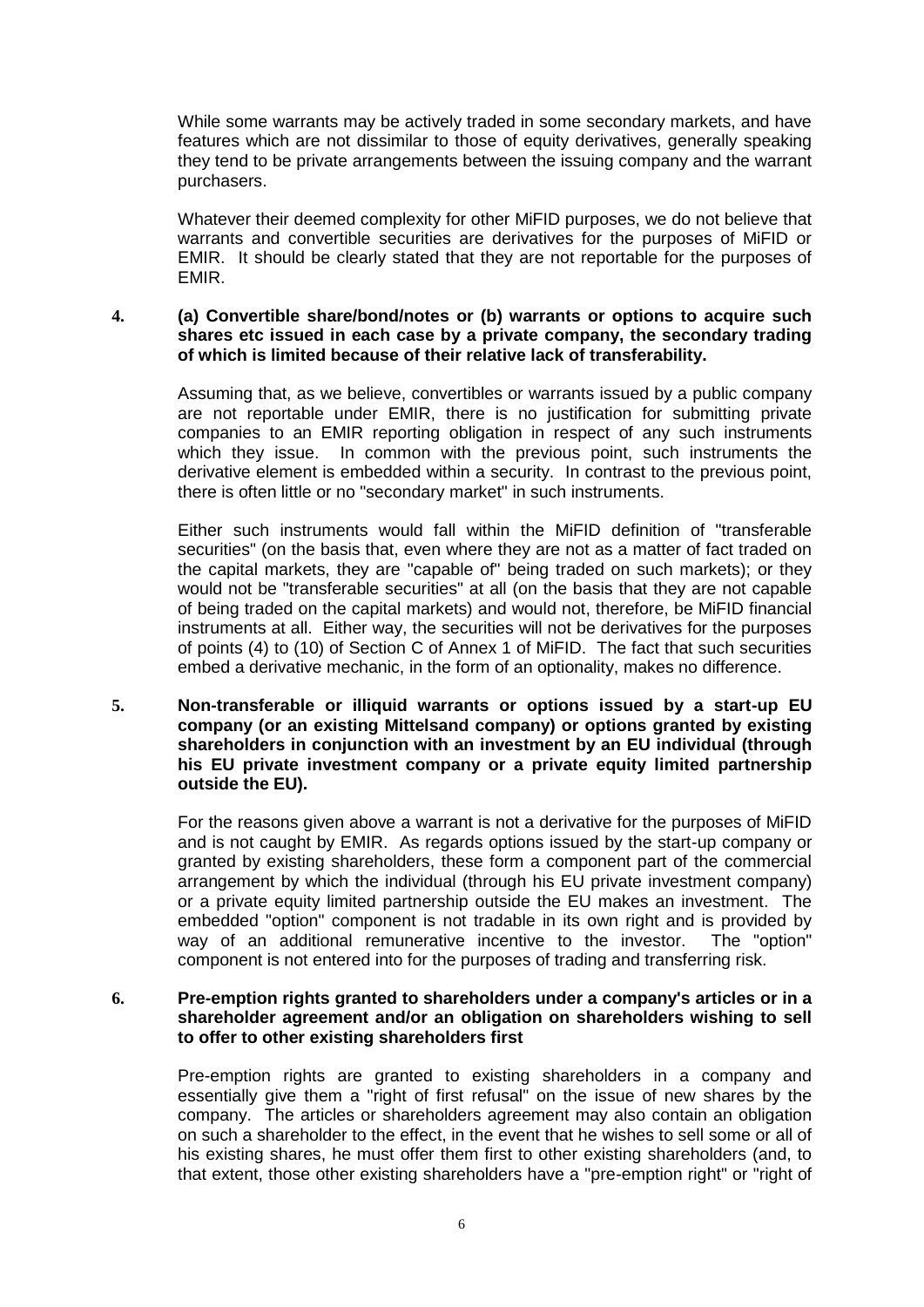first refusal"). We do not believe that either such arrangement involves the granting of an "option" for the purposes of Annex 1, Section C of MiFID:

- In the case of the pre-emption right of a shareholder on a new issue of shares by the company, this is more properly described as the right to be offered new shares first (it can only loosely be described as an "option to buy" and only loosely bears the hallmarks of a classic call option). In any event, the right or "option" does not exist independently of the person's status as a shareholder – he must be a shareholder at the time of the new issue in order to be able to receive the pre-emption right offer and to exercise the right. The right cannot be isolated from the contractual arrangements under the articles or shareholders' agreement generally and is not a stand-alone instrument. Furthermore, no "premium" or consideration is furnished by a shareholder for the right. If the shareholder buys the new shares, he does so at market or fair value (or at the proposing seller's price) – i.e. not at a pre-determined "exercise price". Generally, the issue of new shares on a pre-emptive basis involves an offer being made to existing shareholders in proportion to their existing holdings. The purpose behind pre-emption rights is to protect existing shareholders from the dilutive effect that a new issue might have on their existing shareholding: such arrangements are not entered into for hedging or speculative purposes and they do not involve the transfer of risk. There is no concern as to systemic risk affecting the financial markets.
- In the case of the obligation on the part of a selling shareholder to offer his shares first to the other existing shareholders, the right when viewed from the perspective of the other shareholders is very similar to the one outlined in the first bullet point above (except that it relates to existing shares). It is also similar to the right outlined in paragraph 2 above.

We believe that the same analysis applies to "tag along" and "drag along" rights on a change of control of a company. Drag along rights are granted to majority shareholders enabling them to accept a takeover offer to buy their shares by forcing the minority shareholders to accept an offer; tag along rights are granted to minority shareholders as protection in the case that the majority shareholders choose not to exercise their drag along rights. In both cases, the rights are enshrined in the company's articles of association and do not exist or operate independently; they are only exercisable in the event of a potential sale of the company. In neither case can the rights be characterised as "options" or any other derivative instrument.

In terms of their dominant characteristics, all of the rights outlined above are contractual provisions designed, broadly, to protect shareholders and to facilitate corporate issues and transactions. They do not have the characteristics of a financial instrument under MiFID and there is no "market" in such rights.

#### **7. "Options" over shares in a private company exercisable on a buy-back by the company of its own shares, whereby under the "option" a shareholder has the right to put his shares to the company or the company has the right to call for shares from a shareholder.**

Again, this is a private, internal arrangement between a private company and its shareholders (and the ability for UK companies to buy back their own shares is subject to strict limitations under companies law). Despite the element of optionality embedded within the company's articles or shareholders agreement as a matter of contract, in our view (i) there is no discrete MiFID financial instrument as such; (ii) there is no "OTC derivatives" market in the "options"; and (iii) the arrangement is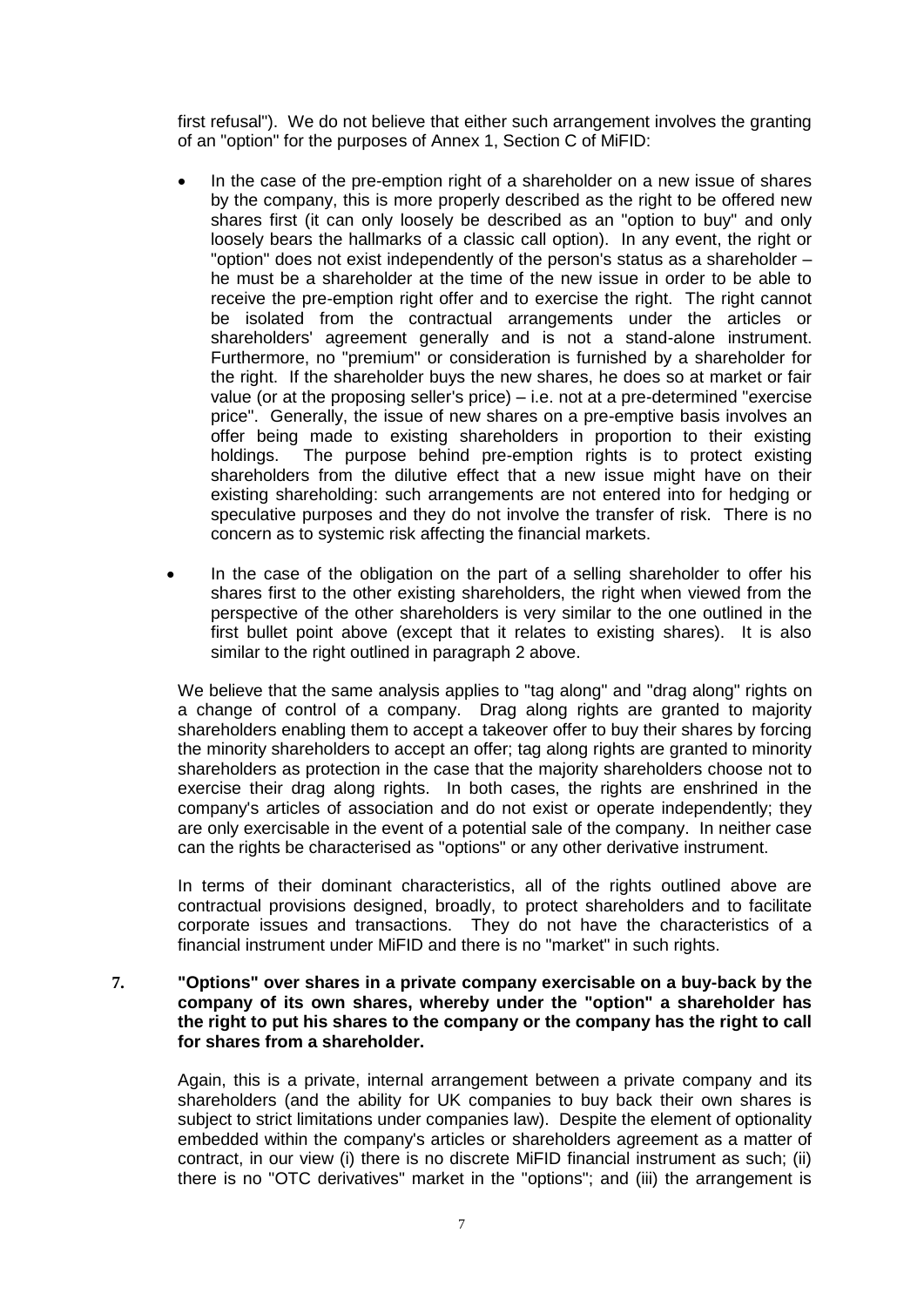often entered into for the purposes of a reduction of capital by the company or other commercial reasons, but not for the purposes of risk transference.

#### **8. As part of the purchase by a public or private company of another company, part of the consideration may involve (a) a cash earn-out (based on future profits) or (b) an earn-out payable in shares.**

Despite an element of futurity, this is a private contractual arrangement between a purchaser and a seller. In terms of the dominant characteristic of the arrangement, the earn-out is clearly a method of determining the amount of additional consideration that will be payable for the sale. In neither case is there an instrument that can be identified as a MiFID "financial instrument", let alone an instrument that falls within the categories of derivative under points (4) to (10) of Annex 1, Section C of MiFID

#### © CITY OF LONDON LAW SOCIETY 2014

All rights reserved. This paper has been prepared as part of a consultation process. Its contents should not be taken as legal advice in relation to a particular situation or transaction.